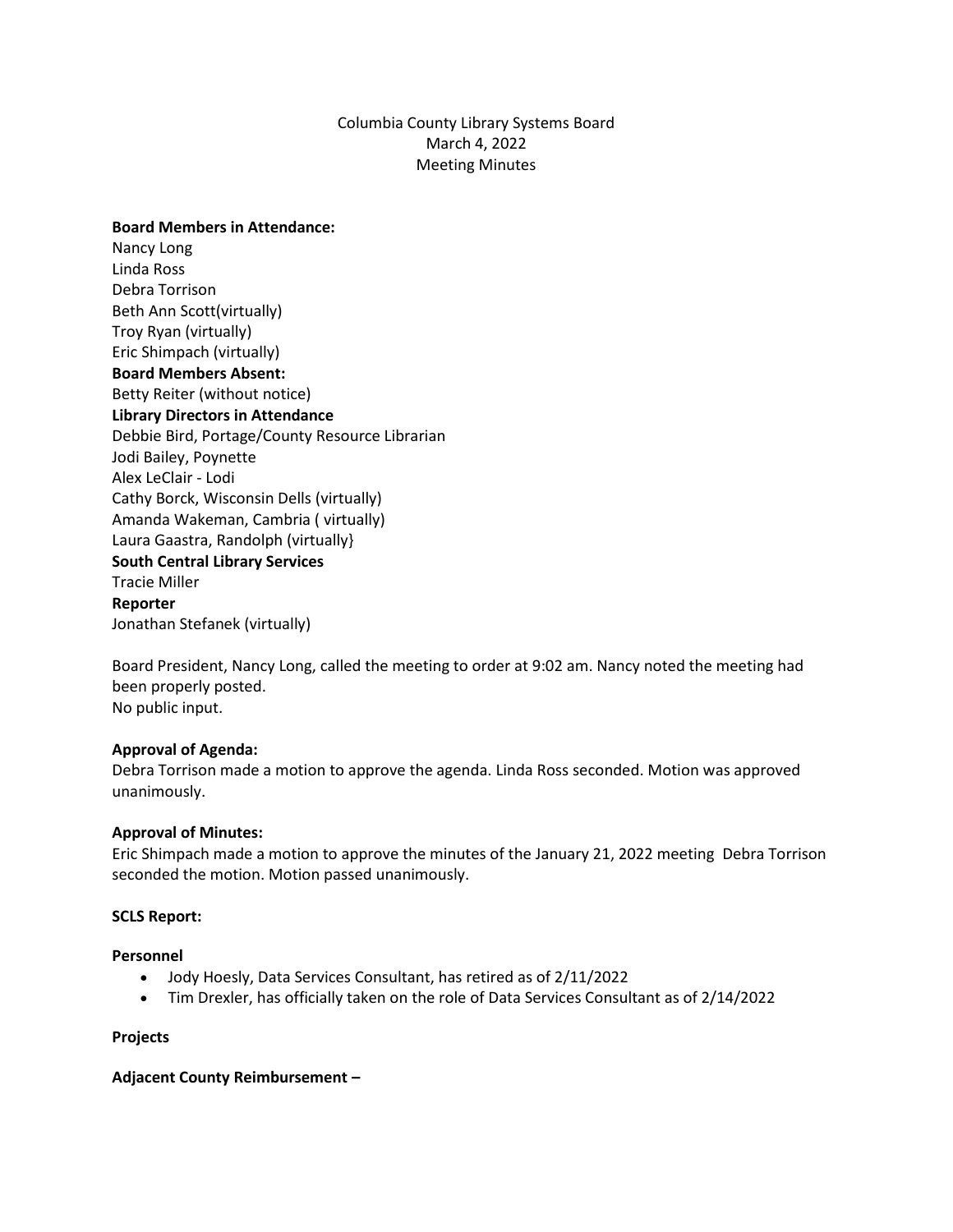Forms will be going out to libraries in the next two weeks.

# **Intellectual Freedom and Right To Read Issues**

Shawn Brommer and Tracie Miller are looking into intellectual freedom services to help member libraries face potential challenges to materials. They are looking at library collection development and reconsideration policies, creating informational packets, developing a system survey, and will be gathering national reports about challenges to materials in school and other libraries. Contact Shawn if your library is faced with a challenge or if you have anything to contribute on this topic.

• Shawn and Tracie will develop and present an intellectual freedom resource at the All-Director's meeting in March

# **IDEA Project - Libraries Talk about Race**

- Jean Anderson and Mark Jochem are working with other consultant staff Sherry Machones (Northern Waters Library Service), Leah Langby (IFLS), Shauna Koszegi (Southwest Wisconsin Library System), Cole Zrostlik (Winding Rivers Library System) and The People Company (a DEI consulting firm) to provide LSTA-funded statewide training opportunities. This project will include webinars, large group discussions, and independent study opportunities.
- Libraries Talk about Race dates:
	- o Webinar Dates:
		- February 15 (10-11 AM), Let's Talk About Race at Work: <https://www.wislibidea.com/schedule/>
		- March 9 (10-11 AM), Engaging Sensitive Conversations and Handling Pushback [\(Registration\)](https://us02web.zoom.us/webinar/register/WN_-gdmoUzCS-qQw3M8QKymHg)
		- April 14 (1-2 PM), Understanding Why Diversity, Equity, and Inclusion Matter in Majority White Space [\(Registration\)](https://us02web.zoom.us/webinar/register/WN_TekvxEQsTq-xzDgSlr-eww)
	- $\circ$  Large Group Discussion dates: Will begin in March and run through May with 6-7 opportunities per topic. Registration will be available on SCLS Calendar
	- $\circ$  Independent Study Opportunities open dates: Will open shortly after the scheduled webinars to participants. Registration to participate is: <https://www.wislibidea.com/>

## **Social Work Intern Cohort**

Shawn Brommer and Mark Jochem are working in partnership with undergraduate programs of social work from UW-Stevens Point and UW-Madison and a 14-member library cohort to host social work student interns in libraries. This is a continuation of an increased focus on social services in library settings. The interns could potentially provide social work services directly to patrons, assist with library projects, and provide continuing education to the cohort and the whole system. The cohort is currently aiming to be able to offer placements to the students by the end of March.

• Member libraries completed "Field Placement Questionnaires" for the social work programs to describe potential internship placements to students

## **Local History Digitization Projects**

Twenty-three SCLS member libraries have collections in Recollection Wisconsin and the Digital Public Library of America. The libraries' online collections included 73,944 items and 6,887 records of historical or cultural significance and new items are being continually added. The items have been viewed 983,142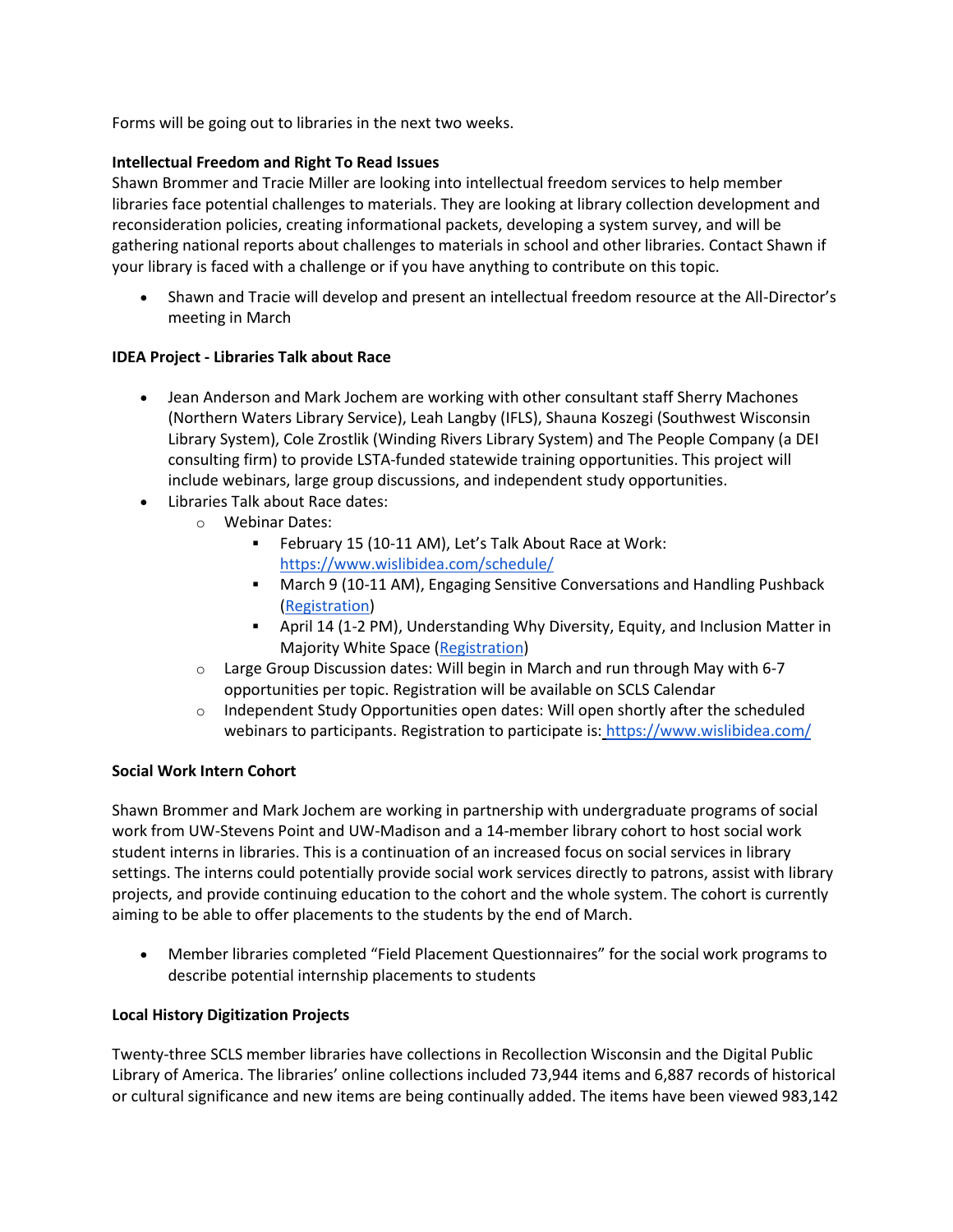times through the end of 2021. Check out the Recollection Wisconsin – [Collection Usage by South](https://public.tableau.com/shared/436T84JY8?:display_count=n&:origin=viz_share_link)  [Central Library System \(SCLS\).](https://public.tableau.com/shared/436T84JY8?:display_count=n&:origin=viz_share_link) The data visualization can be narrowed down to the participating member library level.

## **New Building Update**

Feb 24 SCLS Board Trustee approved and signed the Purchase Sale Agreement. Now it moves on to Madison.

### **Lodi's use of \$1,000 County Support**

Early Learning Support – furniture, play house, play materials, stuffed animals and puzzles for the younger patrons and their parents.

### **Information Sharing**

Each of the directors shared what was going on in their libraries. Amanda Wakeman – Cambria They received the \$10,000 ALA Humanities Grant, which they are using part of for board game programming.

Jodi Bailey – Poynette They also received the ALS Humanities Grant, which they are using for programming and Launchpads. This grant must be used from March 1, 2022 through August 1, 2022. Only four libraries in Wisconsin received this grant of which two are in Columbia County. Poynette also received a Commendation from the Office of the Governor for it's Service to our State.

Cathy Borck – Wisconsin Dells They are busy with plans for this summer.

Debbie Bird – Portage The Portage Youth Services Librarian, Ann Vickman will be starting on March 7, 2022. Portage is purchasing two Awe Learning Stations through donations, as well as some new toys. The presenter for free Manga drawing for the teens will be creating Manga artwork for the walls in the teen area. Maintenance for the library is painting the Bidwell Room and the kitchen. Chair Yoga Class is doing well. Meditation following has been added, as well as Zumba classes and crochet classes. Breaking down walls between age groups has been very successful in improving the number of participants and the variety of programming.

Laura Gaastra – Randolph They have a new staff member and are planning for summer programs

### **2021 Annual Report to the Columbia County Board**

Eric Shimpach made a motion to approve the report as presented. Debra Torrison seconded. Motion approved unanimously.

Debbie Bird commented that the objectives should be looked at before next report is submitted. Things change in five years .

### **2021 Chairs Comments**

Thanks to Alex LeClair for hosting the meeting and thanks to all the Library Directors for their support.

Next meeting will be May 20, 2022 at Columbus at 9 a.m.